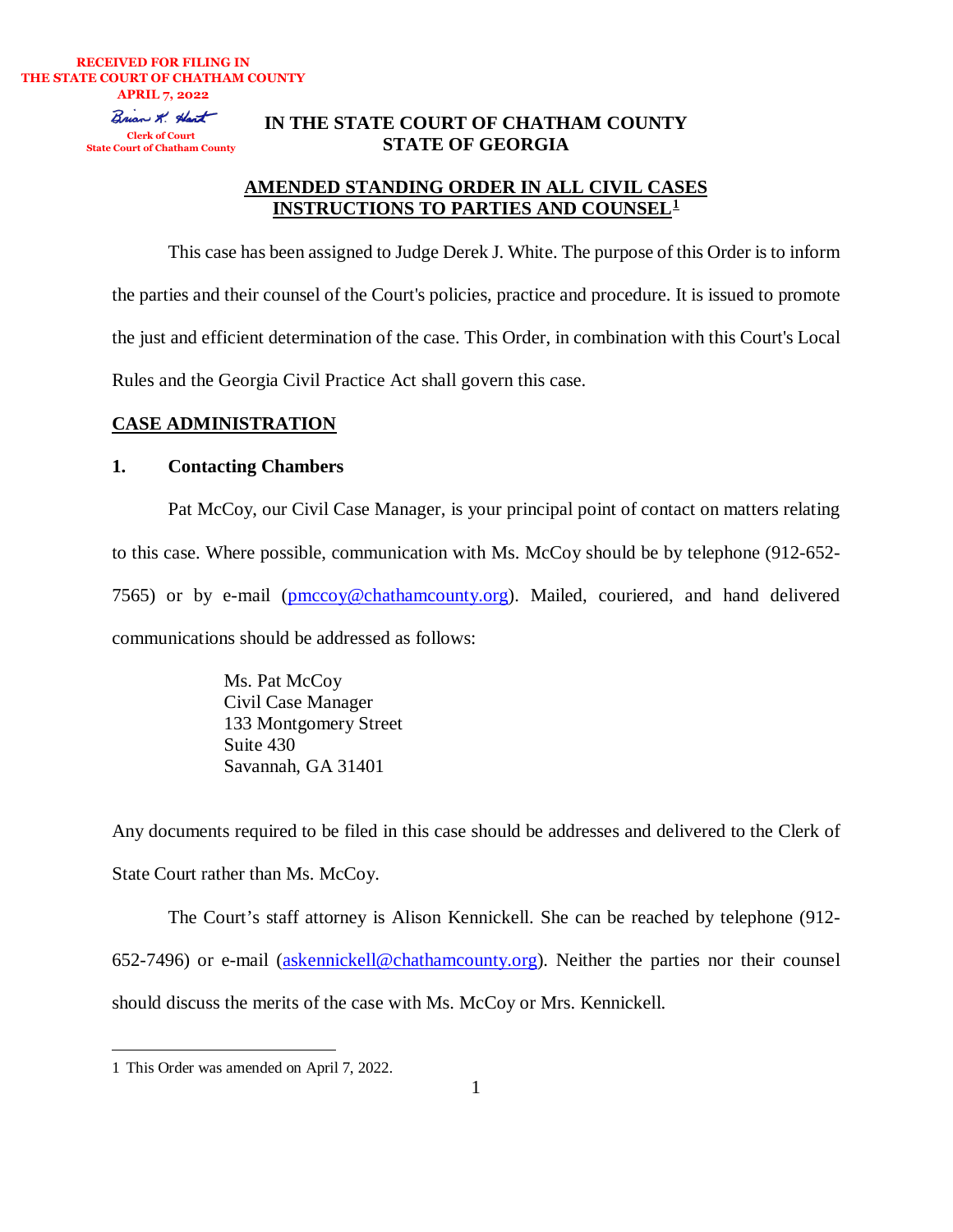## **2. Courtesy Copies**

Parties are not required to forward courtesy copies of motions and other filings directly to chambers. However, in large cases, courtesy copies of substantive motions are appreciated via email to Mrs. Kennickell.

### **CASE MANAGEMENT**

### **1. Extension of Time**

The Court, along with counsel for the parties, is responsible for processing cases toward prompt and just resolutions. To that end, the Court seeks to set reasonable but firm deadlines. Motions for extensions, whether opposed, unopposed or by consent, will be granted only upon a showing of good cause. In the event the parties need an extension of the discovery period past their second request, the Court requires that a proposed Consent Scheduling Order be file alongside the motion addressing all significant remaining deadlines.

#### **2. Conferences**

Scheduling, discovery, pre-trial and settlement conferences promote the speedy, just and efficient resolution of cases. Therefore, the Court encourages the parties to request a conference when counsel believes that a conference will be helpful and counsel has specific goals and an agenda for the conference.

## **3. Candor in Responsive Pleadings**

In accordance with O.C.G.A. § 9-11-8 (b), a party's responsive pleading must admit or deny the averments of the adverse party's pleading. A party may not deny, in his responsive pleading, an averment in his opponent's pleading on the grounds that the averment raises a matter of law rather than fact.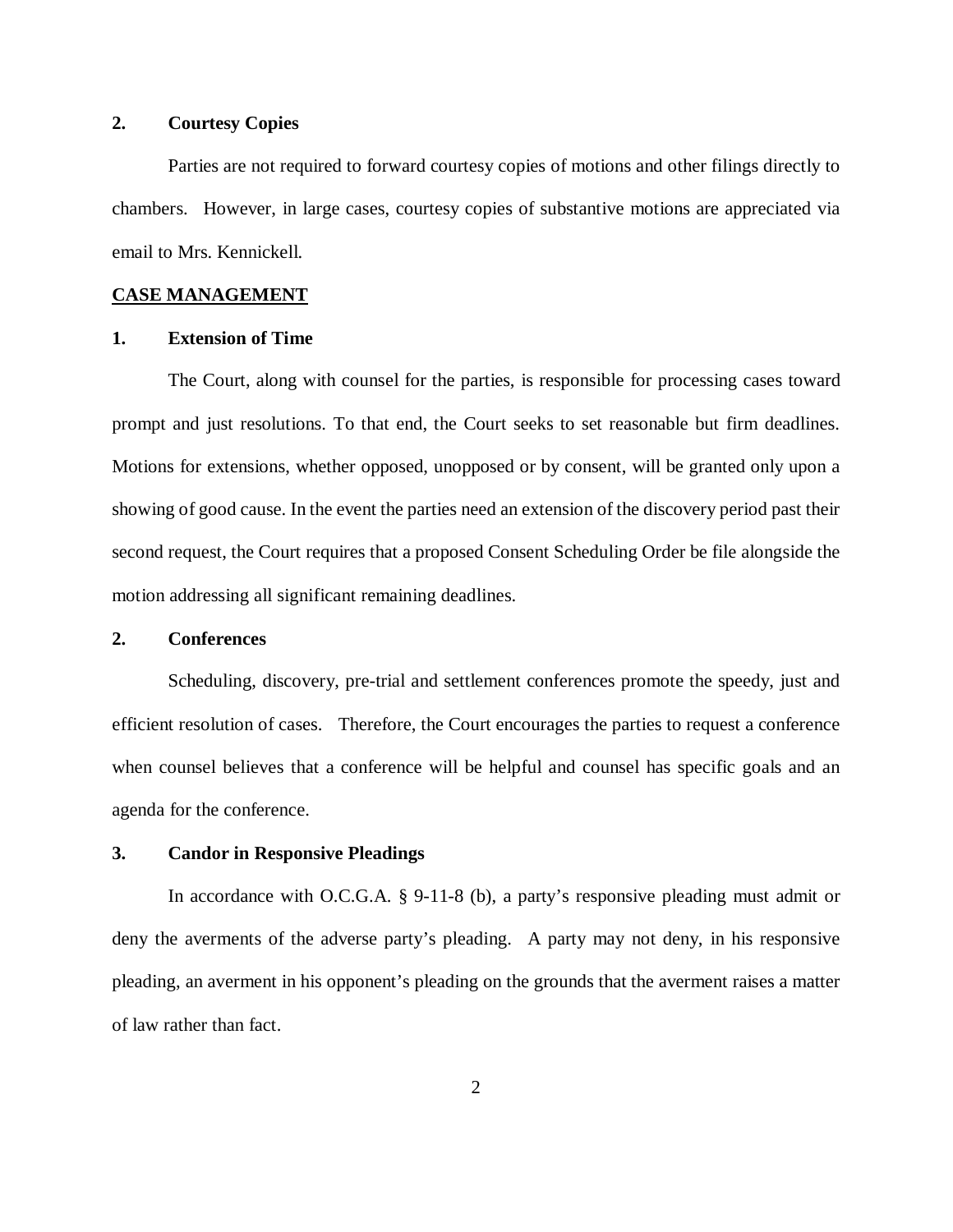#### **4. Discovery Responses - Boilerplate and General Objections**

Boilerplate objections in response to discovery requests are strongly discouraged. Parties should not carelessly invoke the usual litany of rote objections, i.e., attorney-client privilege, workproduct immunity from discovery, overly broad/unduly burdensome, irrelevant, not reasonably calculated to lead to the discovery of admissible evidence, unless the responding party has a valid basis for these objections.

Moreover, general objections are disfavored, i.e., a party should avoid including in his response to a discovery request a "Preamble" or a "General Objections" section stating that the party objects to the discovery request "to the extent that" it violates some rule pertaining to discovery, e.g., the attorney-client privilege, the work product immunity from discovery, the requirement that discovery requests be reasonably calculated to lead to the discovery of admissible evidence, and the prohibition against discovery requests that are vague, ambiguous, overly broad, or unduly burdensome. Instead, each individual discovery request should be met with every specific objection thereto - but only those objections that actually apply to that particular request. Otherwise, it is impossible for the Court or the party upon whom the discovery response is served to know exactly what objections have been asserted to each individual request. All such general objections may be disregarded by the Court.

Finally, a party who objects to a discovery request but then responds to the request must indicate whether the response is complete. For example, in response to an interrogatory, a party is not permitted to raise objections and then state, "Subject to these objections and without waiving them, the response is as follows" unless the party expressly indicates whether additional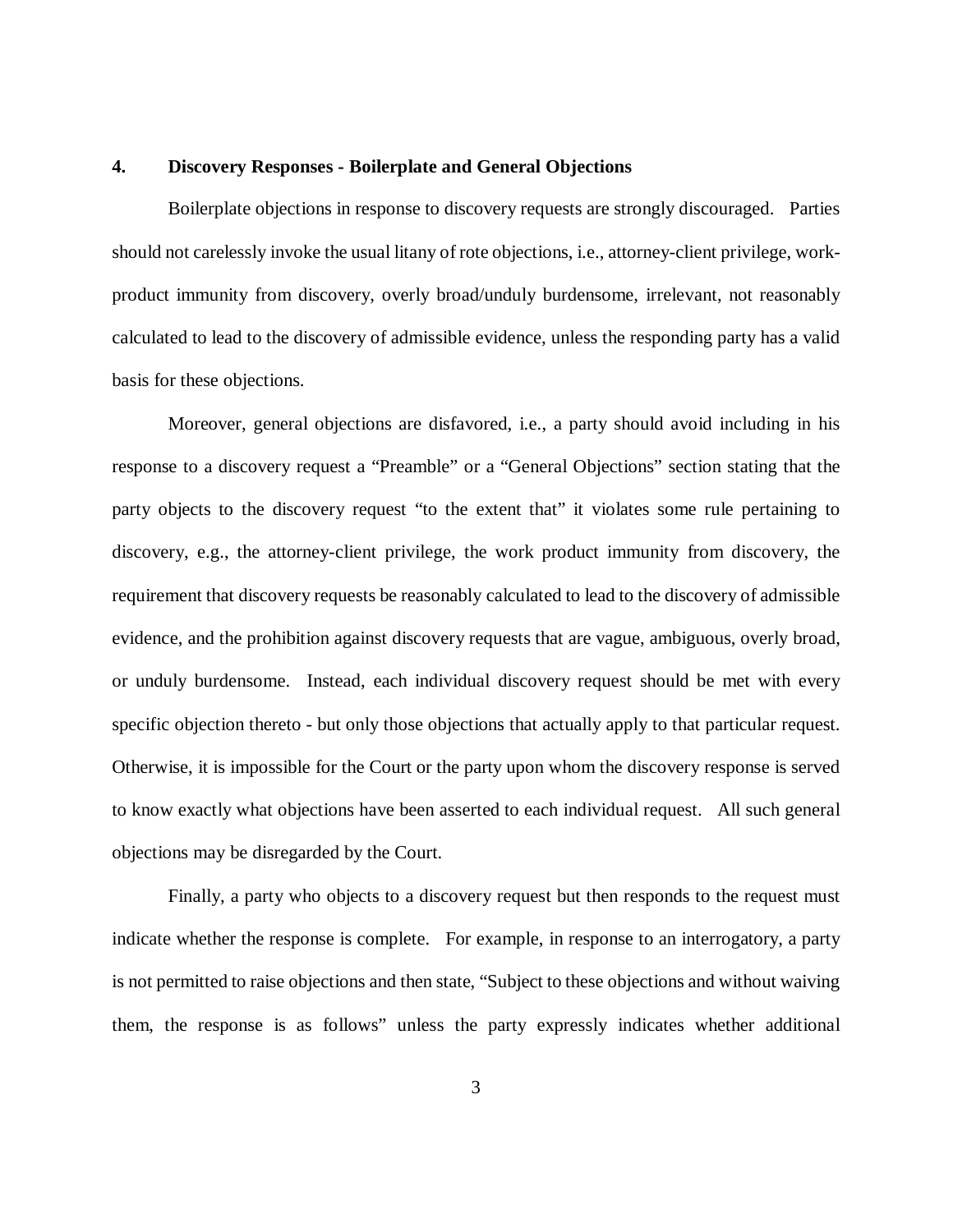information would have been included in the response but for the objection(s).

Evidence introduced at trial which was requested but not disclosed during the discovery period will not be admitted.

#### **5. Conduct During Depositions**

(a) At the beginning of the deposition, deposing counsel shall instruct the witness to ask deposing counsel, rather than the witness's own counsel, for clarifications, definitions or explanations of any words, questions or documents presented during the course of the deposition. The witness shall abide by these instructions.

(b) All objections except those that would be waived if not made at the deposition under O.C.G.A. § 9-11-32 (d) (3) (B) and those necessary to assert a privilege or to present a motion pursuant to O.C.G.A. § 9-11-30 (d), shall be preserved. Therefore, those objections need not be made during the course of depositions. If counsel defending a deposition feels compelled to make objections during depositions, he or she should limit the objections to only "objection to form." Defending counsel should only elaborate on his/her objection upon the request of deposing counsel. Defending counsel should avoid speaking objections except in extraordinary circumstances.

(c) Counsel SHALL NOT instruct a witness not to answer a question unless that counsel has objected to the question on the ground that the answer is protected by a privilege or a limitation on evidence directed by the Court. The objection needs to be well supported.

(d) Counsel shall not make objections or statements that might suggest an answer to a witness. Counsel's statements when making objections should be succinct and verbally economical, stating the basis of the objection and nothing more.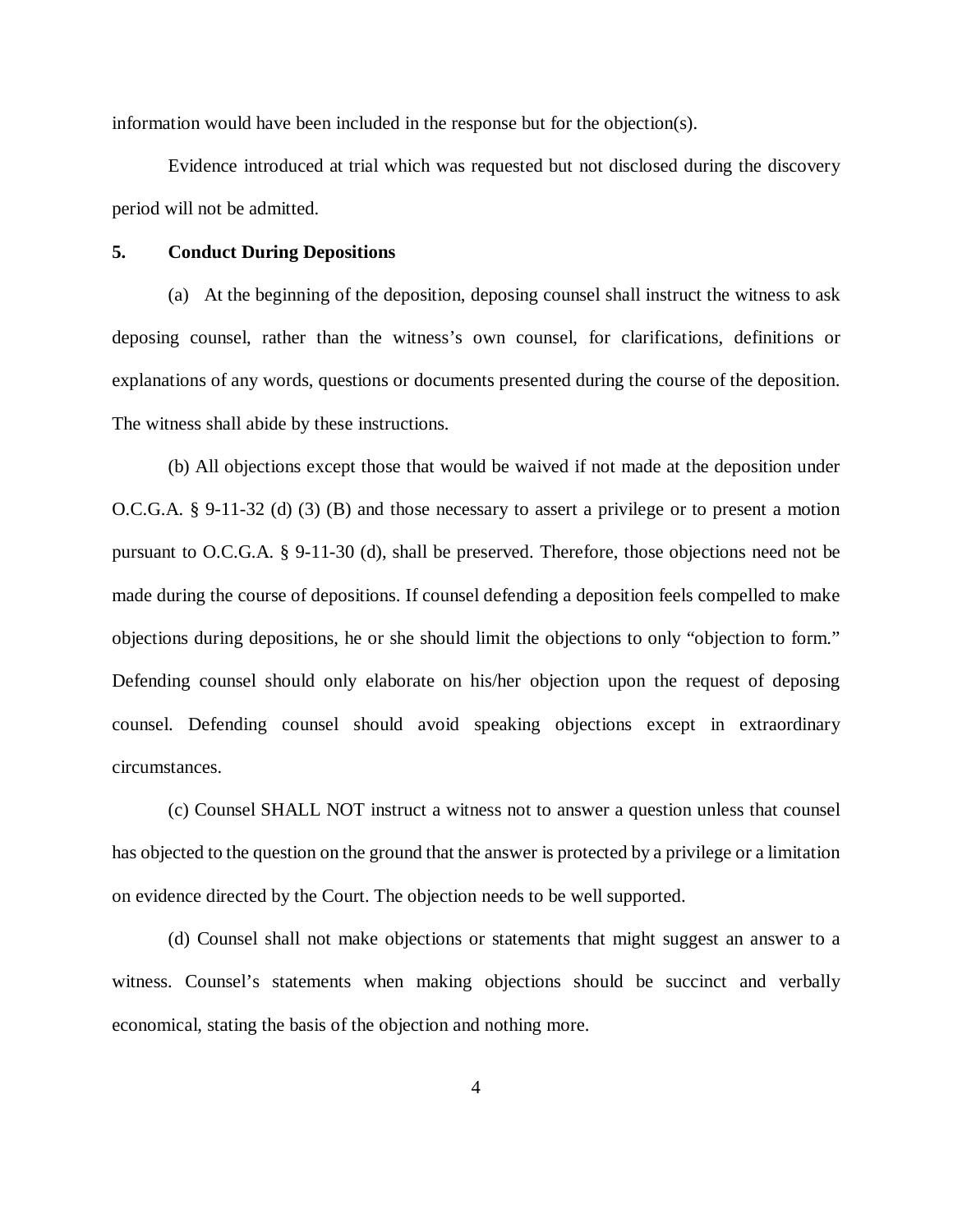(e) Counsel and their witness-clients should not engage in private off-the-record conferences during depositions or during breaks regarding any of counsel's questions or the witness's answers, except for the purpose of deciding whether to assert a privilege or to clarify a previous answer. Any conferences that occur pursuant to, or in violation of, this rule are a proper subject for inquiry by deposing counsel to ascertain whether there has been any witness-coaching and, if so, what. Any conferences that occur pursuant to, or in violation of, this rule shall be noted on the record by the counsel who participated in the conference. The purpose and outcome of the conference shall also be noted on the record.

(f) Deposing counsel shall provide to the witness's counsel a copy of all documents shown to the witness during the deposition. The copies shall be provided in discovery or, at the latest, before the deposition begins. The witness and the witness's counsel do not have the right to discuss documents privately before the witness answers questions about them.

(g) Depositions are limited to no more than seven hours of time on the record. Breaks do not count when calculating the duration of the deposition.

### **6. Serving Discovery Prior to Expiration of the Discovery Period**

All discovery requests must be served early enough so that the responses thereto are due on or before the last day of the discovery period.

## **7. Extensions of the Discovery Period**

Motions requesting an extension of the discovery period must be made prior to the expiration of the existing discovery period, and such motions ordinarily will be granted only in cases where good cause is shown. However, the scheduling of experts will not be deemed as good cause.

5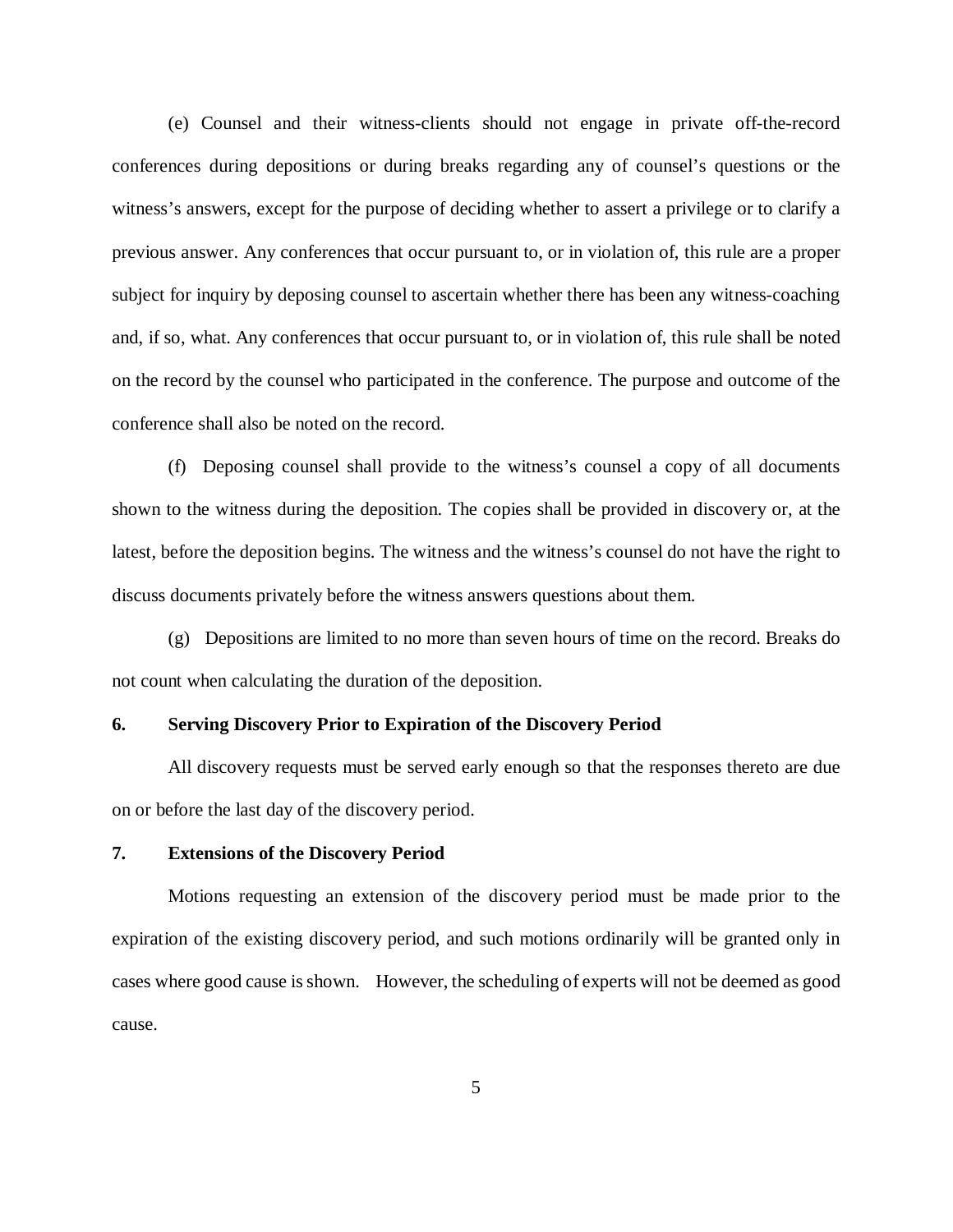## **8. Motions in General**

All Motions shall be accompanied by a proposed Order (long orders are required in more extensive motions such as Motions for Summary Judgment) in Word format emailed to Mrs. Kennickell.

All Motions in Limine shall be emailed to Mrs. Kennickell in Word format contemporaneously with the filing with the Clerk.

## **9. Motions to Compel Discovery and Objections to Discovery**

Prior to filing a motion to compel discovery, the movant - after conferring with the respondent in a good faith effort to resolve the dispute by agreement - should contact Mrs. Kennickell via email and with copies to all parties and notify her that the movant seeks relief with respect to a discovery matter. Parties are directed to meaningfully confer in good faith in person or on the phone prior to contacting the Court to request assistance with discovery disputes. Ordinarily, Mrs. Kennickell will then schedule a conference call or meeting in which the Court will attempt to resolve the matter without the necessity of a formal motion. This process shall not apply to post-judgment discovery.

If any dispute is not resolved through these methods and/or a formal motion, or if the parties continue to have ongoing discovery disputes, the Court will appoint a discovery Special Master to handle the discovery disputes, with costs to be paid by the attorneys.

### **10. Motions for Summary Judgment and Daubert Motions**

All Motions for Summary Judgment and Daubert Motions shall be filed within 30 days of the close of discovery, except in extraordinary circumstances and with permission by the Court.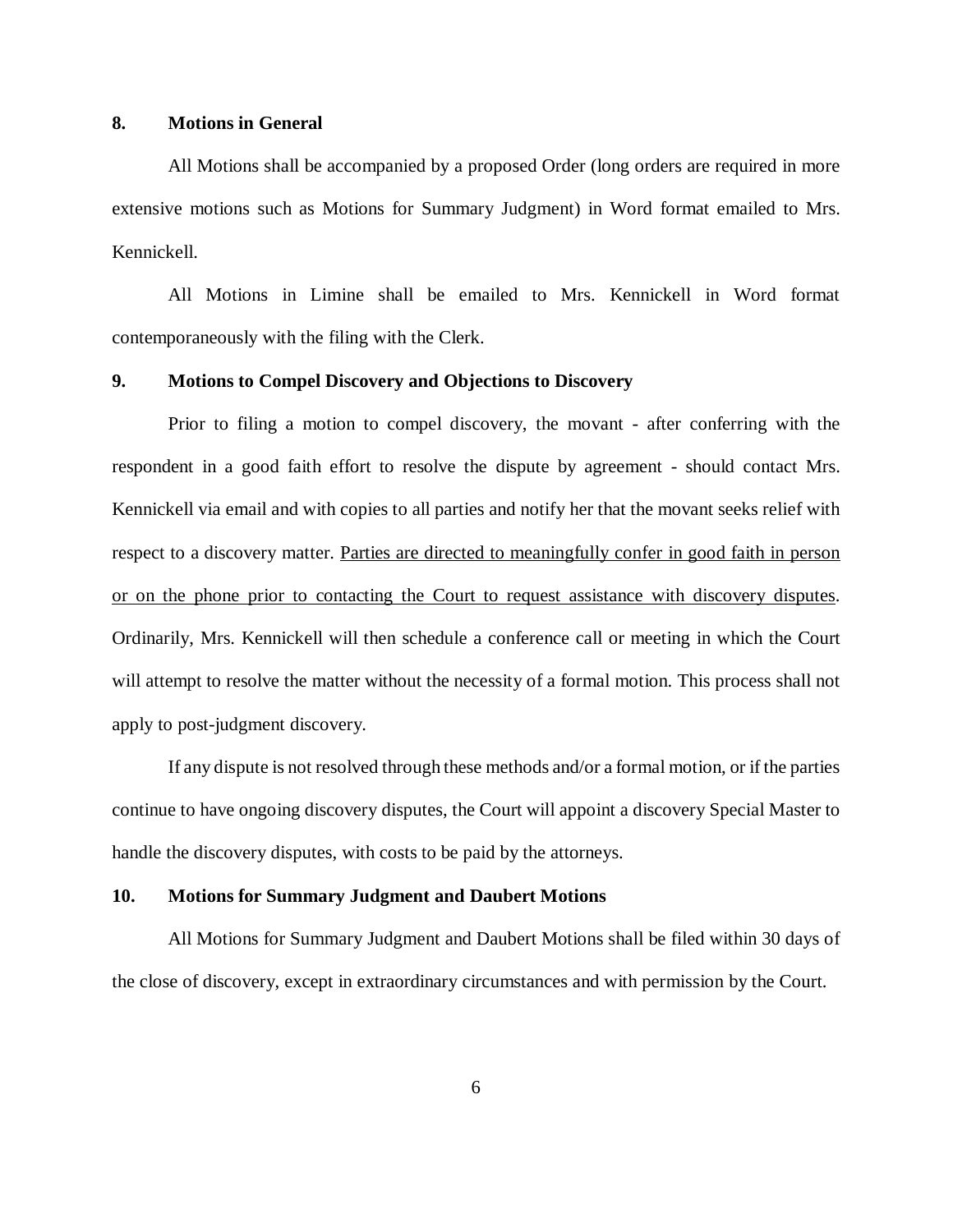### **11. Pretrial Orders**

The statement of contentions in the Pretrial Order governs the issues to be tried. The plaintiff should make certain that all theories of liability are explicitly stated, together with the type and amount of each type of damage sought. The specific actionable conduct should be set out, and, in a multi-defendant case, the actionable conduct of each defendant should be identified. The defendant shall explicitly set out any affirmative defenses upon which it intends to rely at trial, as well as satisfy the above requirements with respect to any counterclaims.

The exhibits and witnesses intended to be introduced at trial shall be specifically identified. It is not sufficient to include boiler plate language covering groups of potential witnesses, such as "all individuals identified during discovery." Instead, witnesses to be called at trial must be identified **by name**. *Failure to identify a witness, including expert witnesses, by name in the consolidated pretrial order shall result in the exclusion of the undisclosed witness' testimony from trial*. In listing witnesses or exhibits, a party shall not reserve the right to supplement his list.

*Witnesses and exhibits not identified in the Pretrial Order shall be excluded***, unless it is** necessary to allow them to be introduced to prevent a manifest injustice.

In preparing the Pretrial Order, each party shall identify to opposing counsel each deposition, interrogatory or request to admit response, or portion thereof, which the party expects to or may introduce at trial, except for impeachment. All exhibits, depositions, and interrogatory and request to admit responses shall be admitted at trial when offered unless the opposing party indicates an objection to it in the Pretrial Order. The Pretrial Order will be strictly adhered to during the trial. Any witness, evidence or claim not contained therein shall be excluded.

**Exhibit A** to the Consolidated Pre-Trial Order shall consist of Plaintiff's Exhibit List which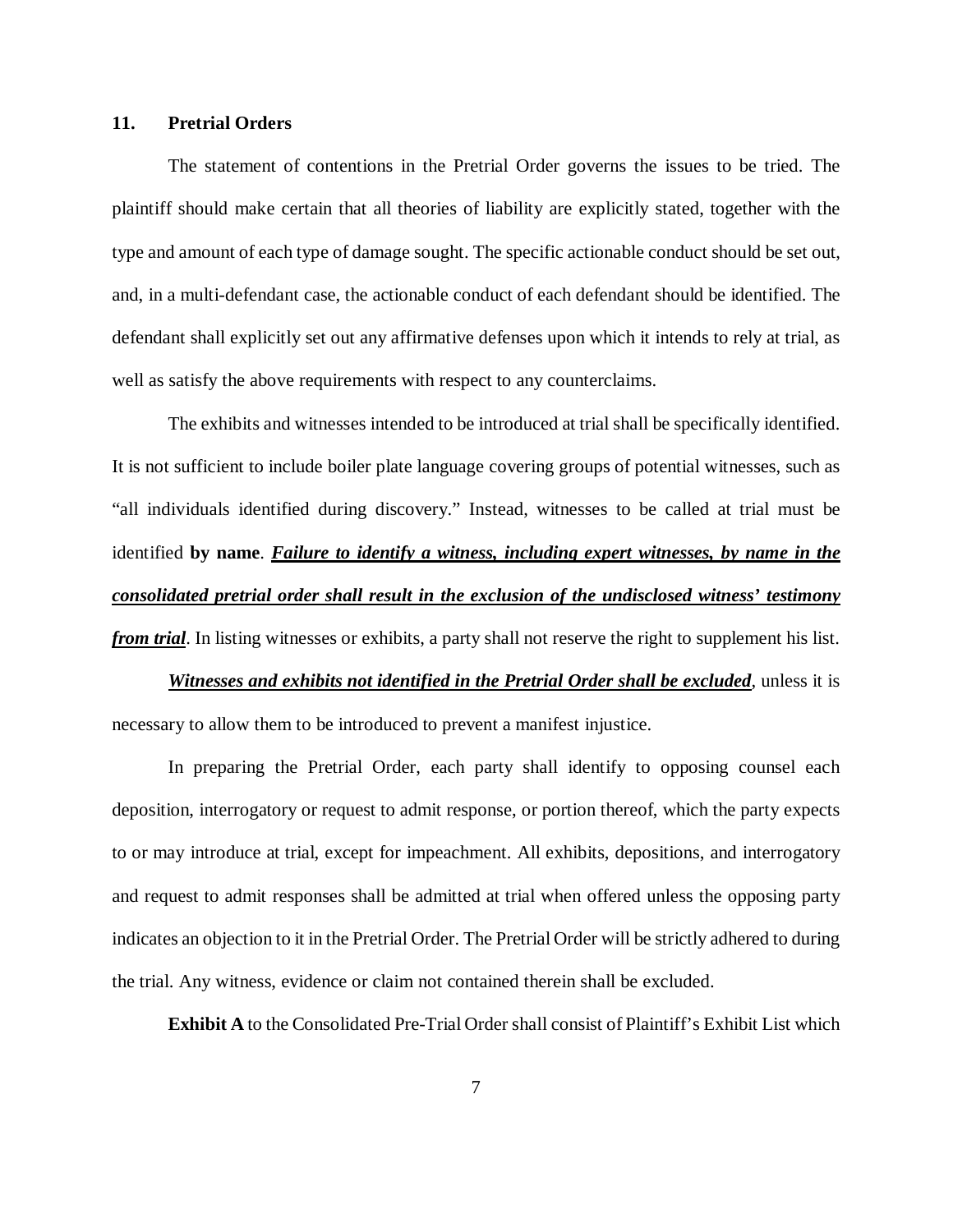| NO. | Description of Exh.    | Witness     | Offered | Admitted      | Not admitted |
|-----|------------------------|-------------|---------|---------------|--------------|
|     |                        | Identifying |         | $w/or$ wo/obj |              |
|     | <b>Accident Report</b> |             |         |               |              |
|     | Picture of Scene       |             |         |               |              |
|     | Picture of vehicle     |             |         |               |              |

shall be a table in the following example format:

**Exhibit B** shall be Defendant's Exhibit List in the same format.

#### **12. Pretrial Conference, Motions** *in Limine***, and Pretrial Matters**

Generally, the Court will conduct a pretrial conference. The purpose of the conference is to simplify the issues to be tried, to assist in settlement negotiations where appropriate, and to give the parties a specially set date for trial. Lead counsel is required to appear at the pretrial conference, unless leave of the court has been obtained.

The parties will be required at the pretrial conference to identify the specific witnesses they will call in their case in chief at trial.

Motions *in Limine* and, if possible, responses thereto shall be filed before the pretrial conference. The parties are directed to discuss any filed Motions *in Limine* before the pretrial conference, so that they may inform the Court at the conference which, if any, will need to be addressed by the Court. Motions *in Limine* regarding case specific evidentiary issues should be brought to the attention of the Court at the pretrial hearing as a special hearing may need to be scheduled prior to trial.

Prior to trial, counsel shall make a good faith effort to resolve any objections in depositions to be presented at trial. All unresolved objections, together with the transcript, argument, and citations, shall be filed, with an electronic copy to the Court, no later than two weeks prior to trial.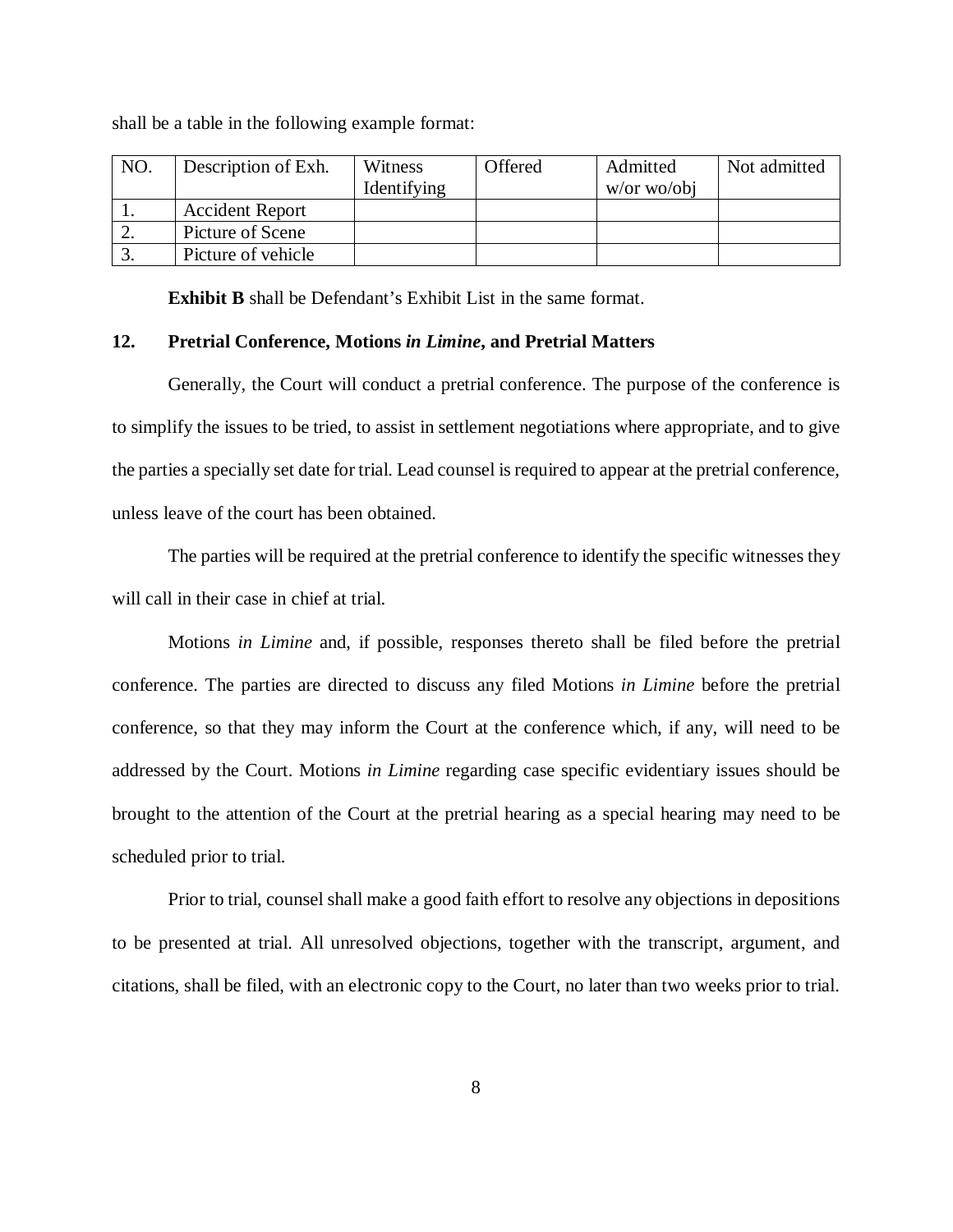### **13. Trial**

 Requests to charge and proposed verdict forms are required to be submitted to the Court, via email to Mrs. Kennickell, in Word format, five (5) business days before the first day of trial. The original request to charge shall be e-filed with the Clerk of Court. The Court has a standard charge in civil cases covering subjects such as the standard of proof, experts, and witness credibility. Pattern charges should be requested by number and title and may all be listed on one page. All non-pattern charges shall be numbered consecutively on separate pages as provided for in Uniform State Court Rule 10.3. Non-pattern charges must contain citations to the legal authorities supporting the charge requested.

The goal of this Court is to ensure there are no filings the week prior to trial. If either party files a motion during the week immediately prior to trial, the Court shall remove the case from the trial docket. However, if the Court determines such filing was a delay tactic, the filing party or counsel will be held in contempt and a hearing scheduled.

### **14. Technology**

Our courtroom has various electronic equipment for use by counsel at trial. For more information about the equipment, please contact Mr. Larry Perkins at (912) 652-7239. It is the parties' responsibility to make sure they know how to use the equipment available, to have the cords necessary to hook up to the equipment, and for ensuring that the parties' equipment interfaces with the Court's technology.